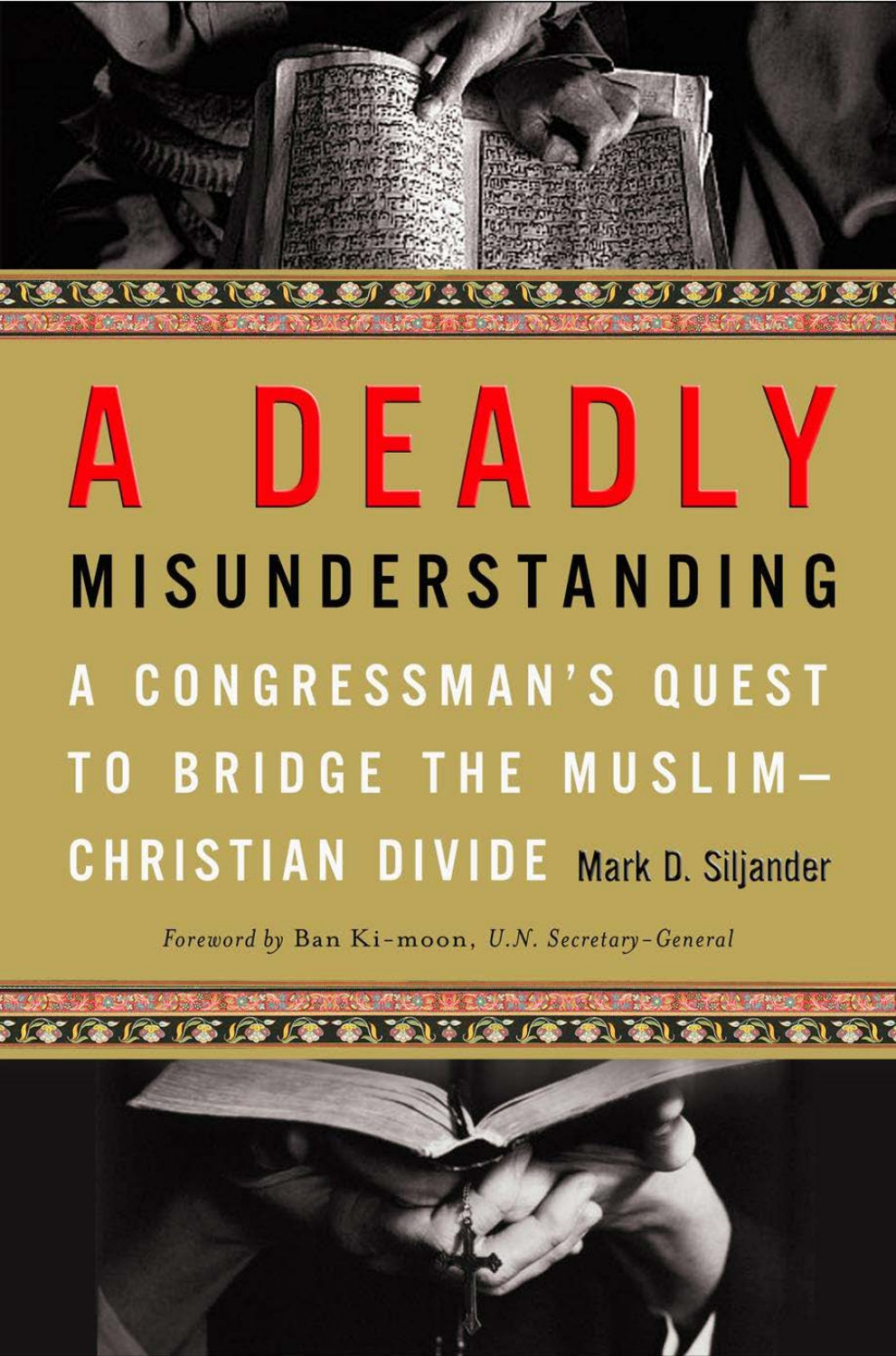### A Deadly Misunderstanding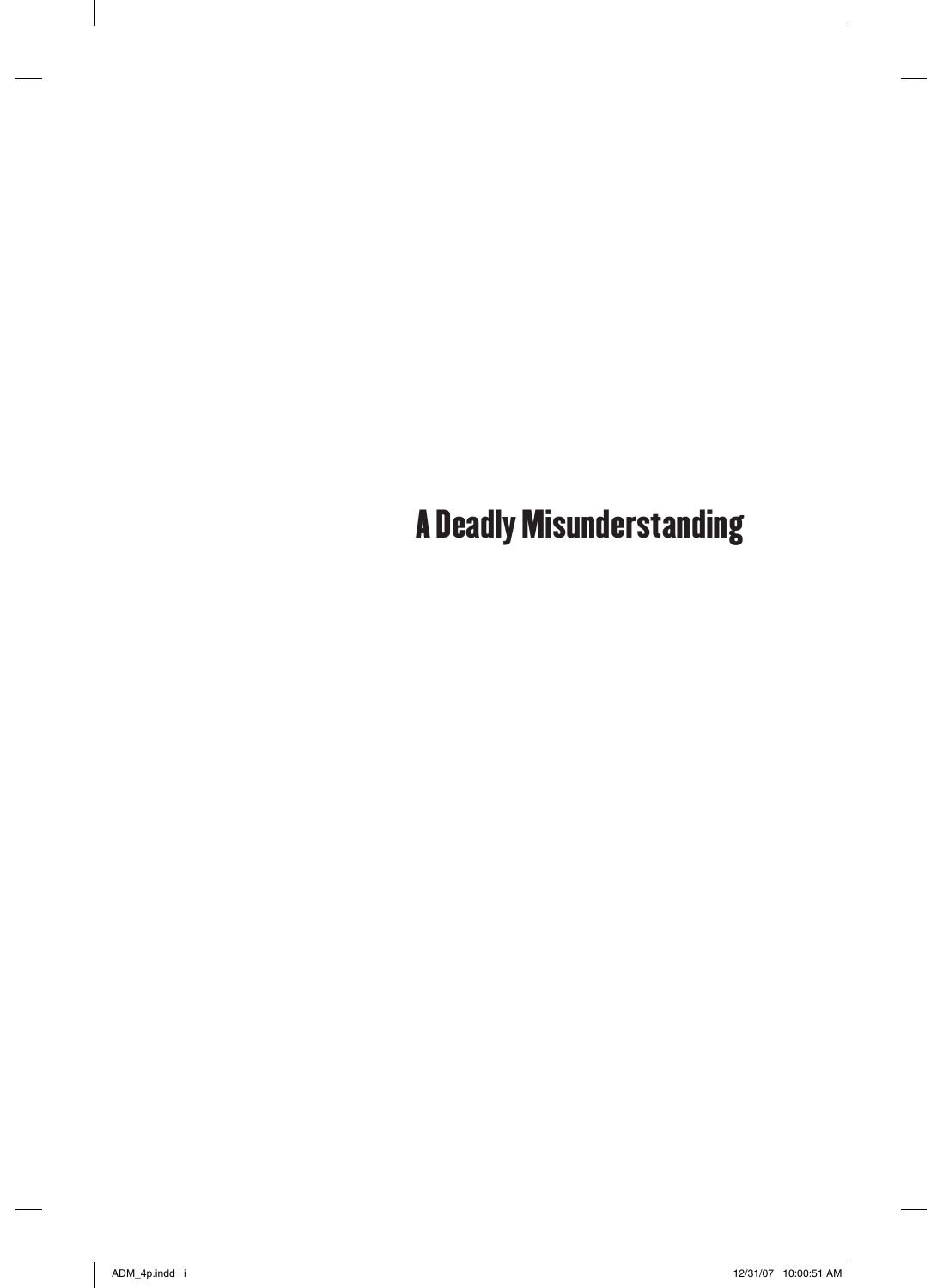# A Deadly **Misunderstanding**

*A Congressman's Quest to Bridge the Muslim-Christian Divide*

# Mark D. Siljander

with John David Mann

*Foreword by Ban Ki-moon* 



HarperOne *An Imprint of* HarperCollins*Publishers*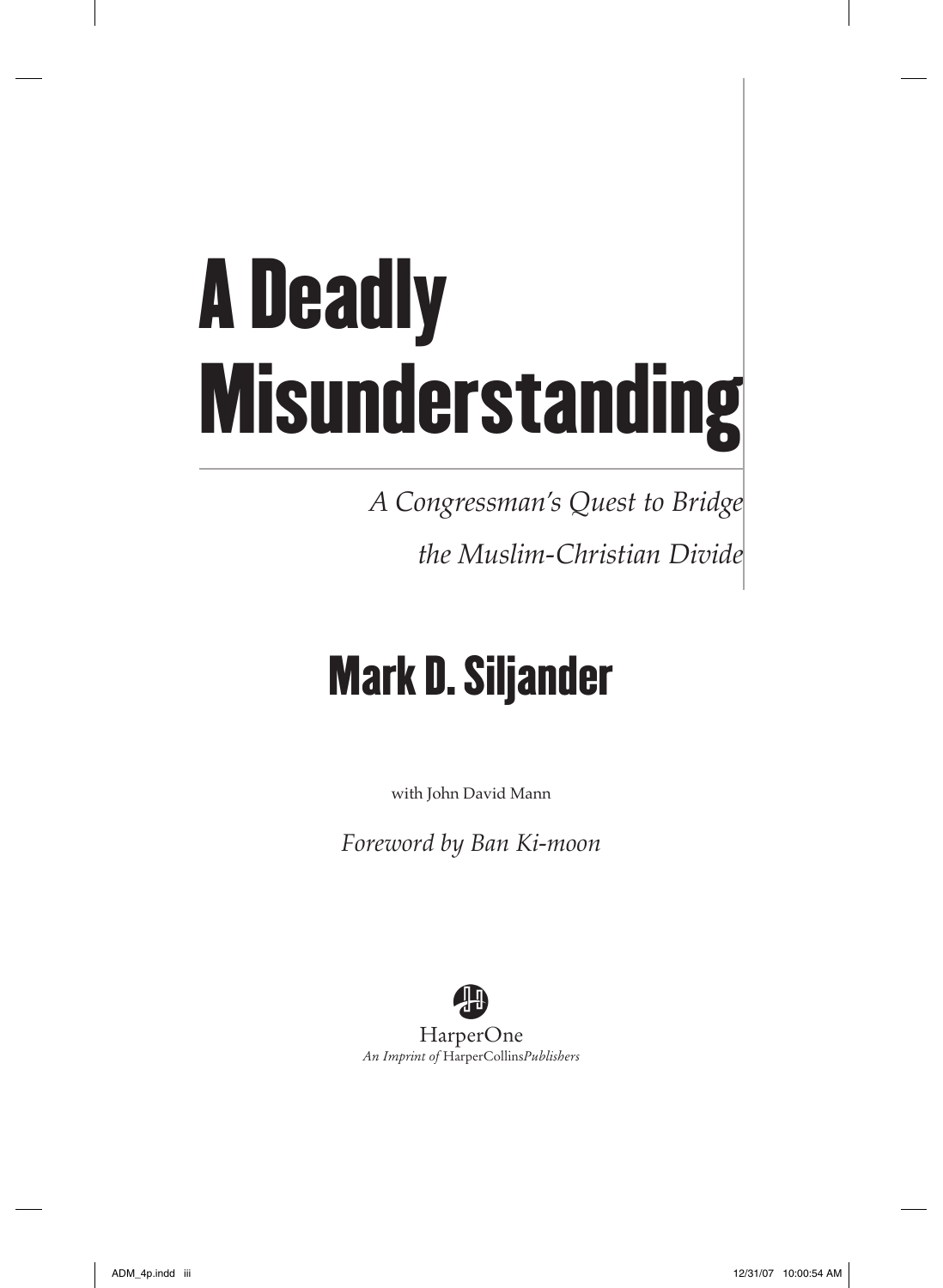

a deadly misunderstanding: *A Congressman's Quest to Bridge the Muslim-Chris tian Divide.* Copyright © 2008 by Mark D. Siljander. All rights reserved. Printed in the United States of America. No part of this book may be used or reproduced in any manner whatsoever without written permission except in the case of brief quotations embodied in critical articles and reviews. For information address HarperCollins Publishers, 10 East 53rd Street, New York, NY 10022.

HarperCollins books may be purchased for educational, business, or sales promotional use. For information please write: Special Markets Department, HarperCollins Publishers, 10 East 53rd Street, New York, NY 10022.

> HarperCollins Web site: http://www.harpercollins.com HarperCollins®, *<sup>th</sup>®*, and HarperOne™ are trademarks of HarperCollins Publishers

> > FIRST EDITION *Designed by Joseph Rutt*

Library of Congress Cataloging-in-Publication Data is available.

isbn: 978–0–06–143828–8

08 09 10 11 12 RRD (H) 10 9 8 7 6 5 4 3 2 1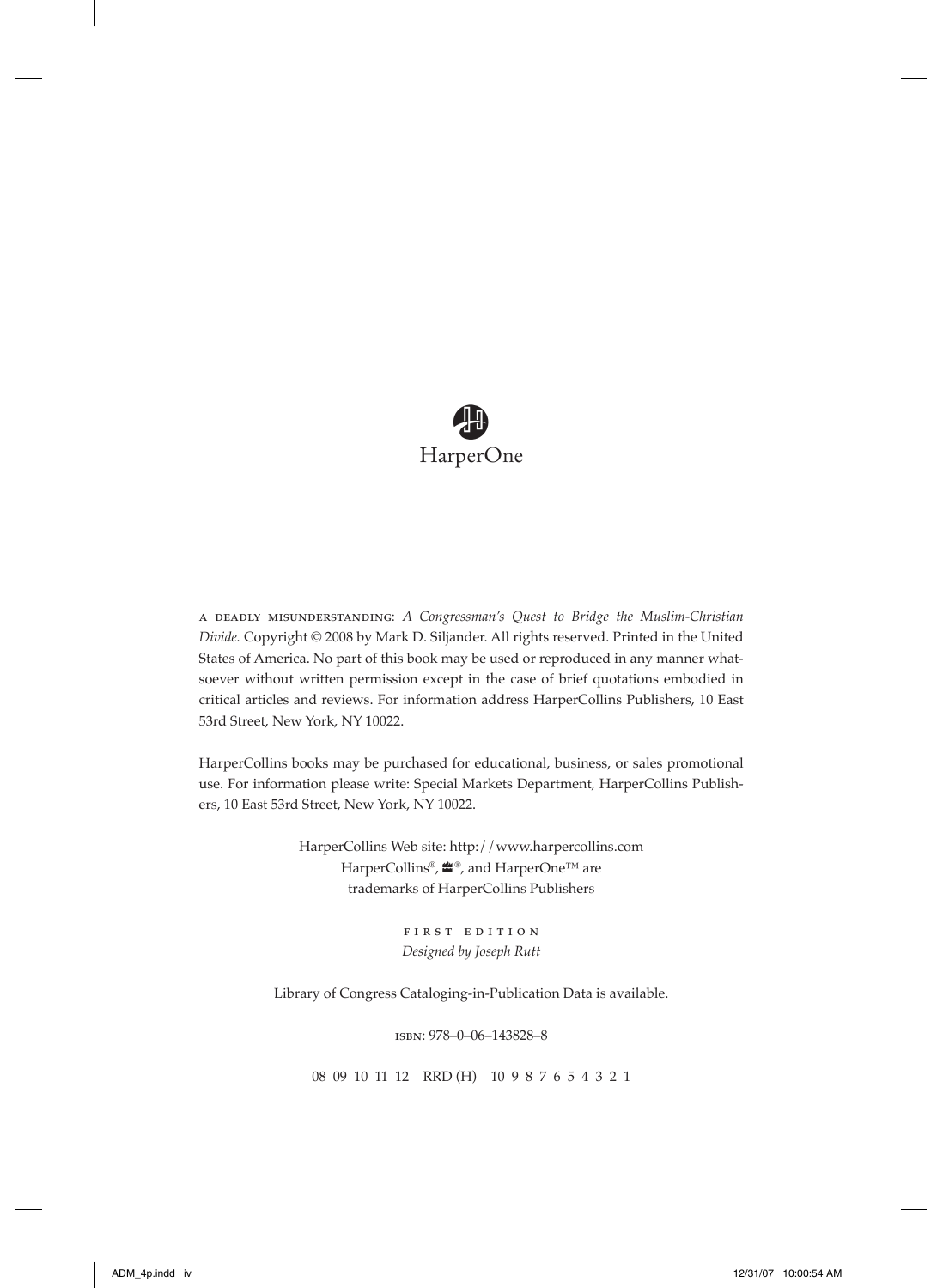## **Contents**

|              | Foreword by Ban Ki-moon          | vii          |
|--------------|----------------------------------|--------------|
|              | Introduction: On the Green Line  | ix           |
| one          | Hostage                          | $\mathbf{1}$ |
| <b>two</b>   | Paradigm Crash                   | 13           |
| three        | The Secret Language of the Bible | 25           |
| four         | The Other Holy Book              | 37           |
| five         | Miracle in the Sahara            | 49           |
| six          | To Love Thine Enemies            | 59           |
| <b>seven</b> | The Path of Ananias              | 71           |
|              | <b>eight</b> My Apology          | 83           |
| nine         | <b>Full Circle</b>               | 99           |
| ten          | Pillars and Bridges              | 111          |
| eleven       | A Hug from His Holiness          | 125          |
| twelve       | Jesus, the Ruhallah              | 135          |
| thirteen     | To Walk in Another Man's Sandals | 155          |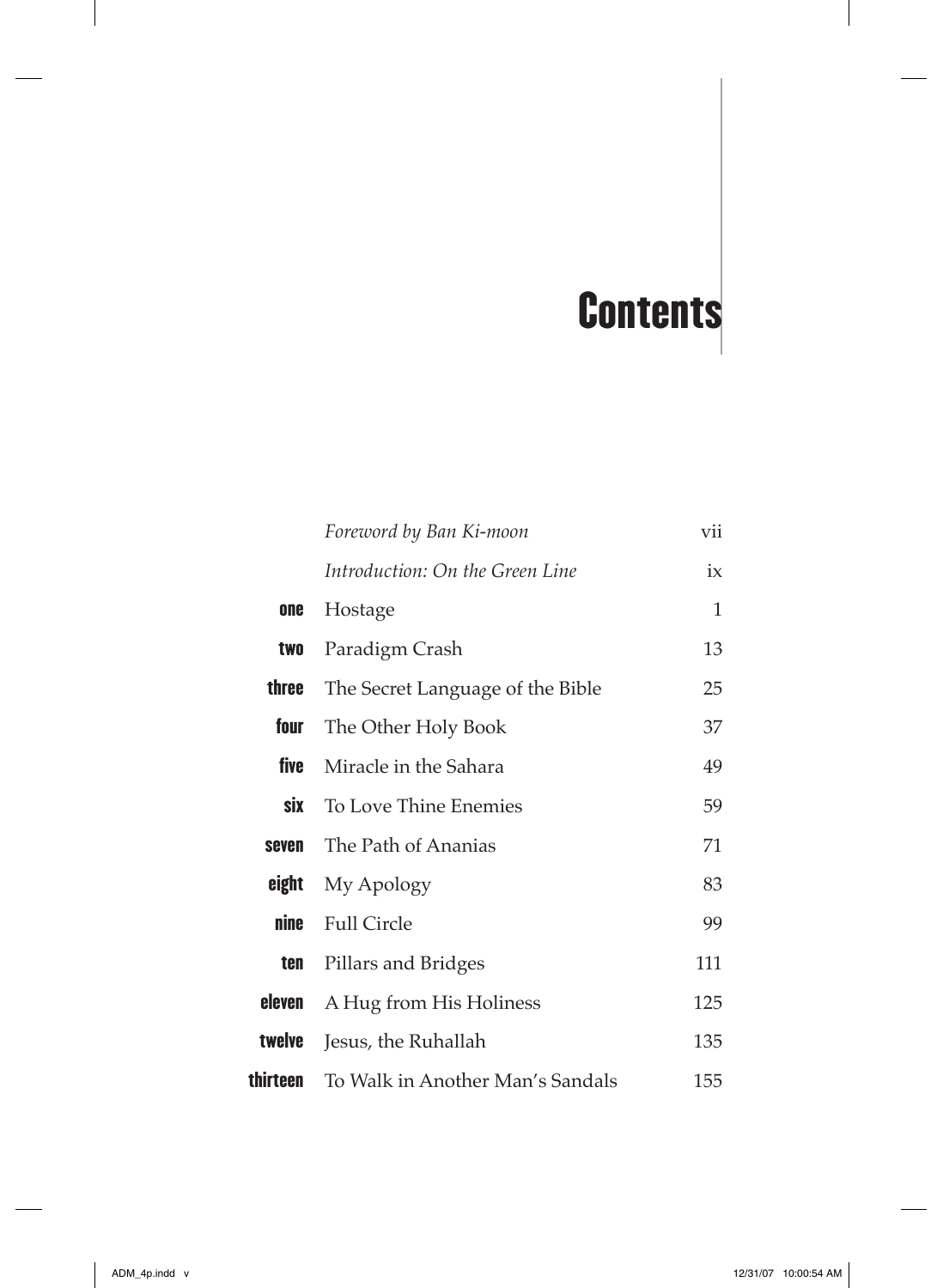vi *Contents*

| fourteen  | <b>Jihad</b>                                                                                              | 169 |
|-----------|-----------------------------------------------------------------------------------------------------------|-----|
| fifteen   | Scrutiny                                                                                                  | 183 |
| sixteen   | On the Green Line Again                                                                                   | 197 |
| seventeen | Path of Peace in a Time of War                                                                            | 209 |
|           | Appendix 1: Jesus in the Qur'an:<br>A Complete List of Qur'anic<br>References to Isa (Jesus)              | 223 |
|           | Appendix 2: Linguistic Similarities:<br>Key Terms in Hebrew, Aramaic, and Arabic                          | 227 |
|           | Appendix 3: Examples of Aramaic Terms<br>That Clarify Long-standing Biblical<br><i>Misinterpretations</i> | 229 |
|           | Acknowledgments                                                                                           | 235 |
|           | Notes                                                                                                     | 239 |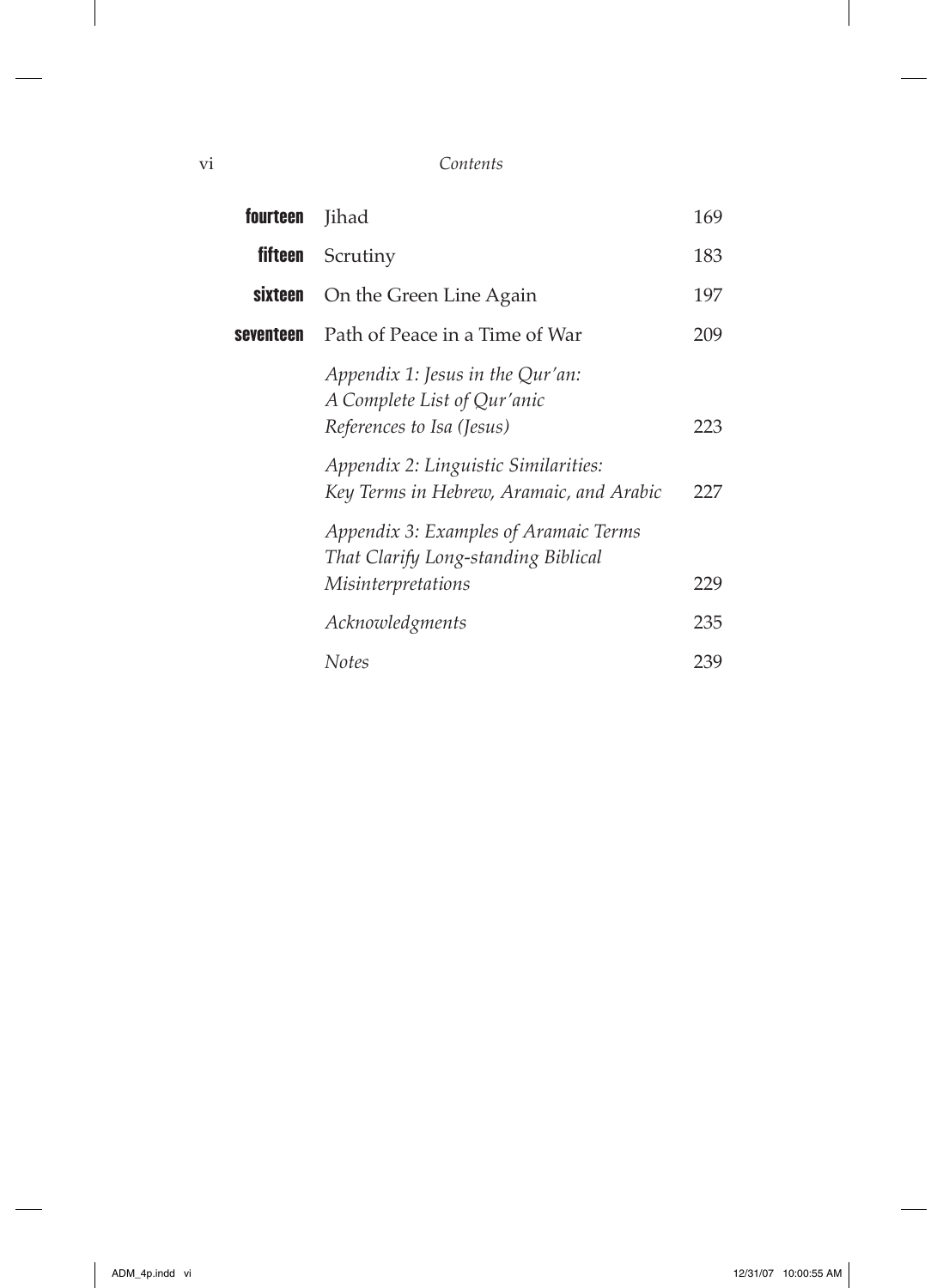### **Foreword**

We live in troubled times. All around us, intolerance and religious tensions are on the rise. Extremist dogma is gaining ground, and moderate voices are being undermined. Every day brings new instances of the harmful impact cultural misunderstandings can have on relations between communities, both within countries and across national borders.

The greatest schism appears to be between followers of Islamic and Christian traditions. Many of today's global challenges—though mostly political in nature—are being aggravated and rendered intractable by this worrying development.

Many column inches are devoted to bewailing this trend, yet few individuals have taken active steps to address it. With this important new work, Mr. Siljander has courageously stood up to be counted. A man of deeply held faith and conviction, his journey began in the halls of the U.S. Congress and took him from meeting rooms at the United Nations all the way to the back alleys of Beirut and the shifting sands of the Sahara. Along the way, he engaged with academics and clerics, statesmen and stateless men, and scores of ordinary Christians, Jews, and Muslims on the meaning of their faith and traditions. Throughout, he also devoted countless hours to a close textual study of the holy books of the great religions.

*A Deadly Misunderstanding* chronicles this journey of discovery and presents Mr. Siljander's simple yet powerful insights. For instance, he explains that the term *Allah* is simply the Arabic word for God. Thus "some twenty million Christian Arabs pray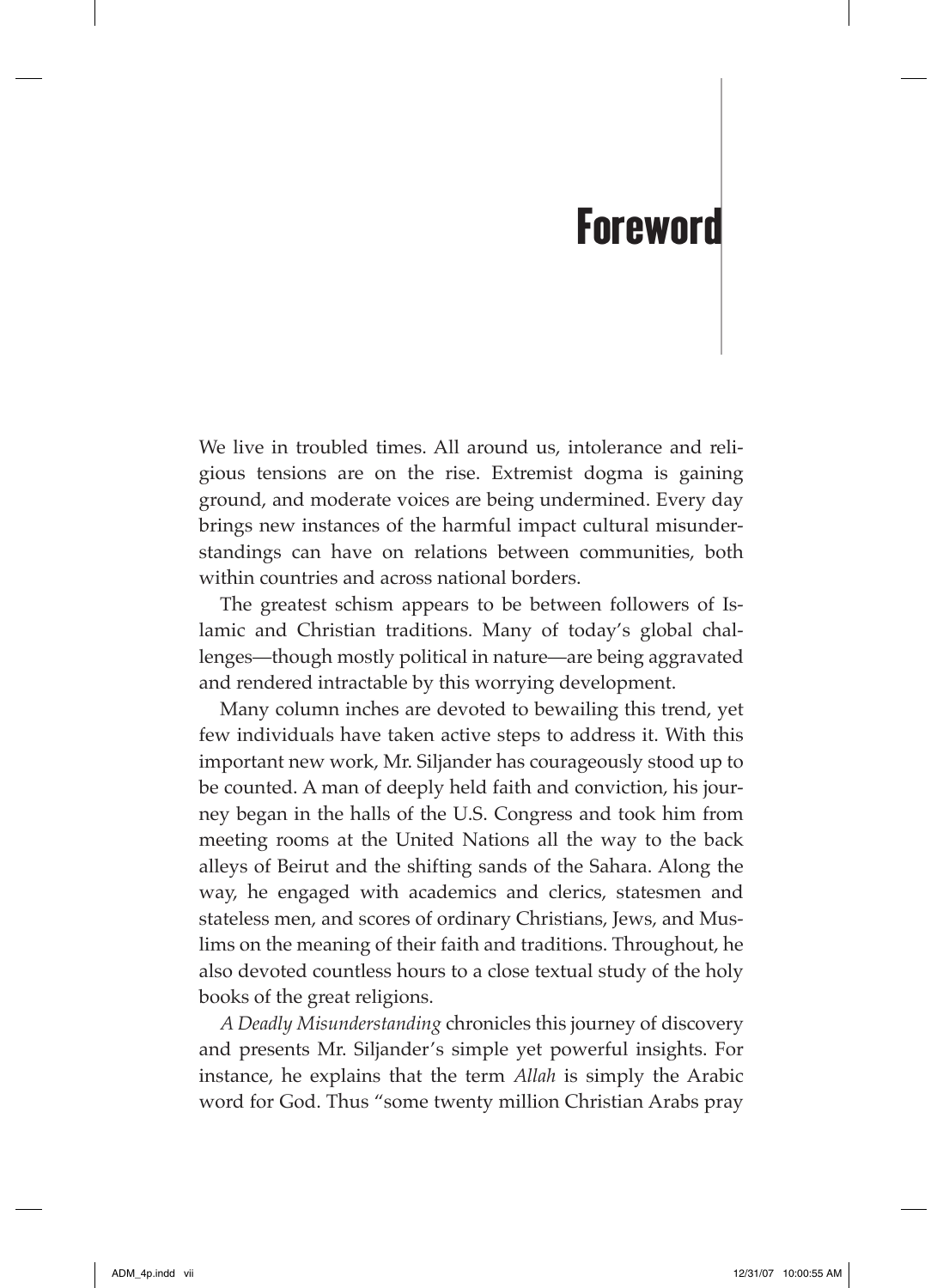to Allah every day, and Jesus himself . . . used the nearly identical Aramaic version of the word, *Alaha,* when he spoke about God."

Through his scholarship and his sojourn, Mr. Siljander builds a compelling case that any faithful reading of religion and its teachings should serve to unite, not to divide. He documents what many of us instinctively believe: that people of the great faith traditions all share the same core beliefs and ideals; that compassion, solidarity, respect for life, and kindness toward others are but some of the many common threads tying together men and women of faith.

Today, there is an urgent need to rebuild bridges and to enter into a sustained and constructive intercultural and interreligious dialogue, one that stresses common values and shared aspirations. It is my fervent hope that *A Deadly Misunderstanding* helps jumpstart this much needed conversation.

> *Ban Ki-moon Secretary-General, United Nations*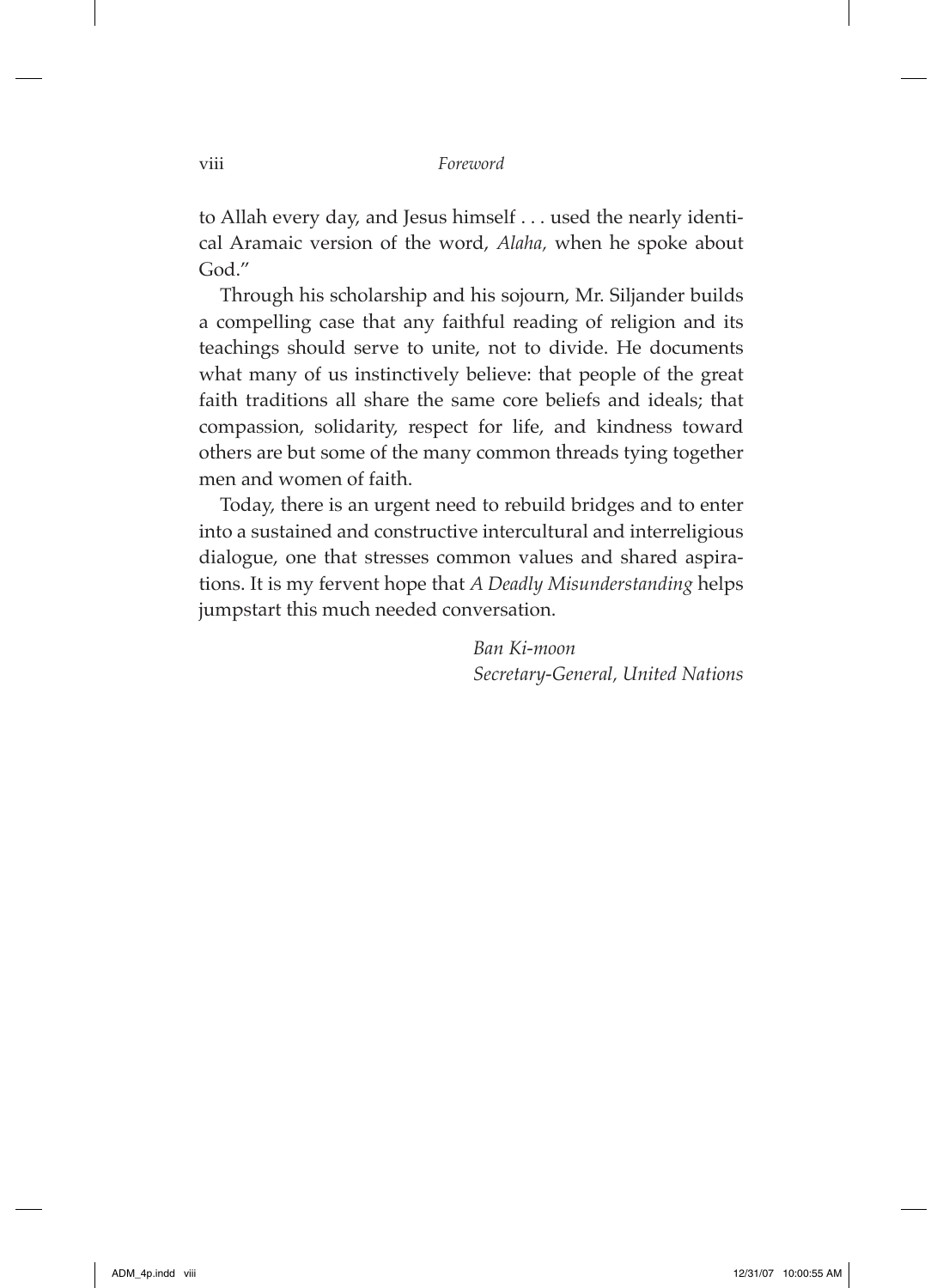### On the Green Line

With its glamorous history, mix of European and Arab influ-<br>ences, and liberal, cosmopolitan culture, Beirut had once been known as "the Paris of the Mideast." But those days were long past. There was no mistaking the street where I stood: we were in the center of a war zone.

It was the fall of 1982. Israeli troops were poised all along the country's southern border, ready to go in and wipe out the Palestinians, who were dug in along that same border and determined to repel the Israelis at any cost. It was a standoff ready to explode at the smallest spark. I had just spent an hour visiting Camille Chamoun, the eighty-two-year-old Christian former president of Lebanon, hoping to get his read on the situation. The conversation had been inconclusive.

Chamoun's house was located on the Christian side of the barren strip of scorched earth that divided Beirut into its two warring, irreconcilable halves: East and West, Muslim and Christian. The desolate strip of land had been dubbed, with an irony I'm sure nobody intended, the Green Line. I'd never seen anything less fertile, less evocative of life, less *green,* than this parched place.

We emerged and stood for a moment, blinking under the glare of the Mideastern sun and chatting with our Israeli security guard, when suddenly a shot rang out.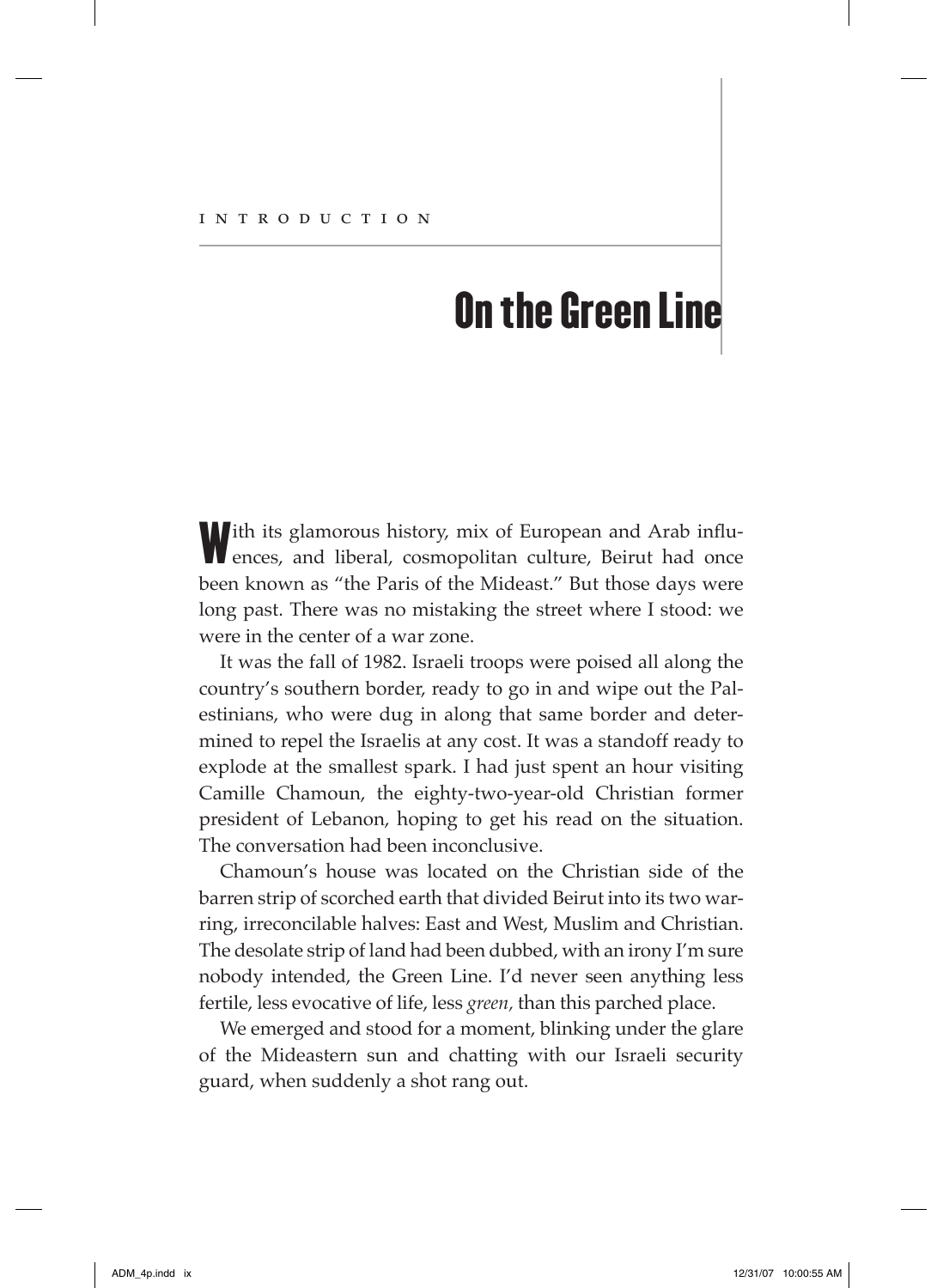#### x *Introduction*

I should have ducked, but instead I froze. This was only my second trip to the Mideast, and I hadn't yet acquired the war-zone reflexes that would come in the years to follow. Like a carpenter's calluses or coal miner's cough, a kind of hair-trigger vigilance comes with the territory, part and parcel of the seasoned diplomat's trade. In central Africa, you learn how to cope with mosquitoes; in Beirut, you learn how to duck bombs and bullets. But as a freshman congressman just learning the ropes, I was pretty green myself, and I was still staring dumbly at the rubble-strewn streets, looking vaguely for the source of the sound, when I was grabbed and yanked roughly to the ground—and a sharp *pinnnggg!* rang out, tearing a small cloud of dust from the wall just inches from where my head had been. The young Israeli dragged me ten or fifteen feet to a bus, pitched me in, and jerked the door closed. Palestinian snipers were closing in.

With the sound of my heartbeat pumping in my ears, one thought flooded through my racing brain: *What the hell am I doing here?*

Once the danger passed, I stayed on and surveyed the area for a while, climbing through the rubble, hoping to catch a clear glimpse of the PLO forces on the other side of the Green Line, the Muslim side. At the time, I didn't realize what a vivid metaphor this effort was for the direction the rest of my life would take.

Suddenly I caught movement out of the corner of my eye, and the next moment I was staring into the barrel of an Uzi. I had stumbled onto an Israeli lookout post hidden among the rubble, and a young Israeli soldier, having no way of knowing who or what I was, was about to blow my head off. Nobody was reading anyone any Miranda rights here—this was war, kill or be killed.

My reflexes were a little sharper this time, and fortunately I had learned a bit of Hebrew since my first trip to the Mideast some months earlier. I knew just enough to shout out, "B'vaka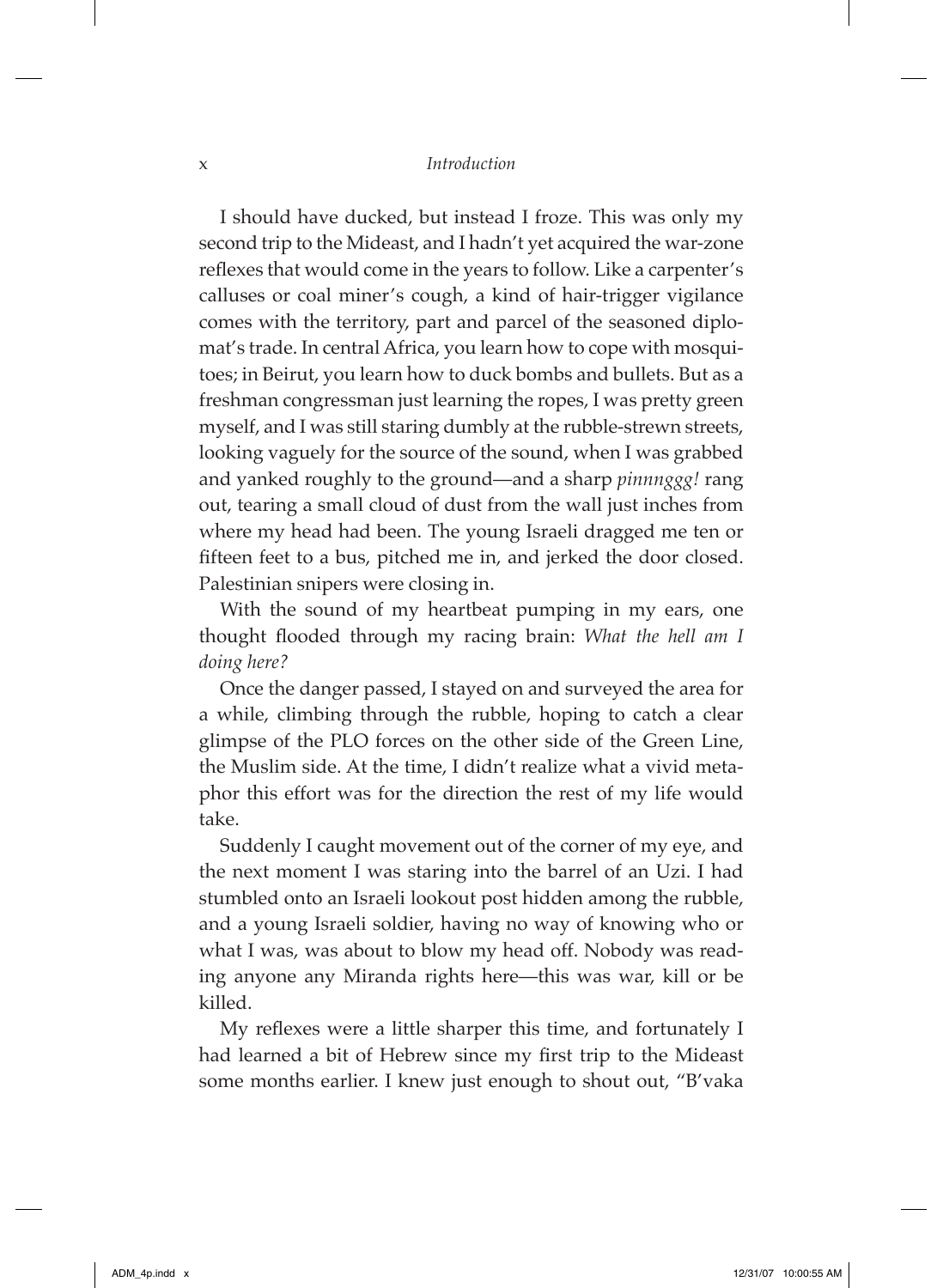#### *Introduction* xi

sha, ani esh-congress!" *Please, I'm a congressman!* The boy's finger froze on the trigger, and he slowly lowered his Uzi.

In a few short hours, I had nearly been killed twice, and whether delivered by a bullet from the Christian side or Muslim side of that deadly Green Line, my death would have been just as final. No matter which side of an armed conflict one supports, both sides are ultimately sponsors of the same end: destruction.

This is not a book about Beirut, but it is a book about a world rift by its own Green Line, split like a macrocosmic Lebanon into two warring, seemingly irreconcilable halves. More particularly, it is about the efforts of one man, clambering about the rubble straddling that pervasive Green Line, to peer over at the other side and see what ground the two sides might possibly share.

THIS WAS NOT the path I set out to follow twenty-five years ago, as a conservative Republican congressman and Evangelical Christian just entering the world of Washington politics. At the time, I believed that Islam was a religion of violence, that the Qur'an preached the destruction of all non-Muslims, and that the Qur'an and Islam were of the devil, as godless as the great evil of communism whose defeat was then the defining purpose of American foreign policy. I believed that Islam and Christianity were contradictory at their core, that the Eastern Islamic and Western Judeo-Christian cultures were irretrievably opposed to one another, and that the only possible solution to this conflict was the conversion of "them" so they would come to think like "us." My worldview could not have been clearer or simpler—or more myopic.

In the years that followed, I was led to question the truth of these axioms. In time, I learned that every one of them was utterly, categorically false. I learned that when we stop buying into our cultures' prejudices, assumptions, and prevailing habits of thought and begin to investigate the texts of our different holy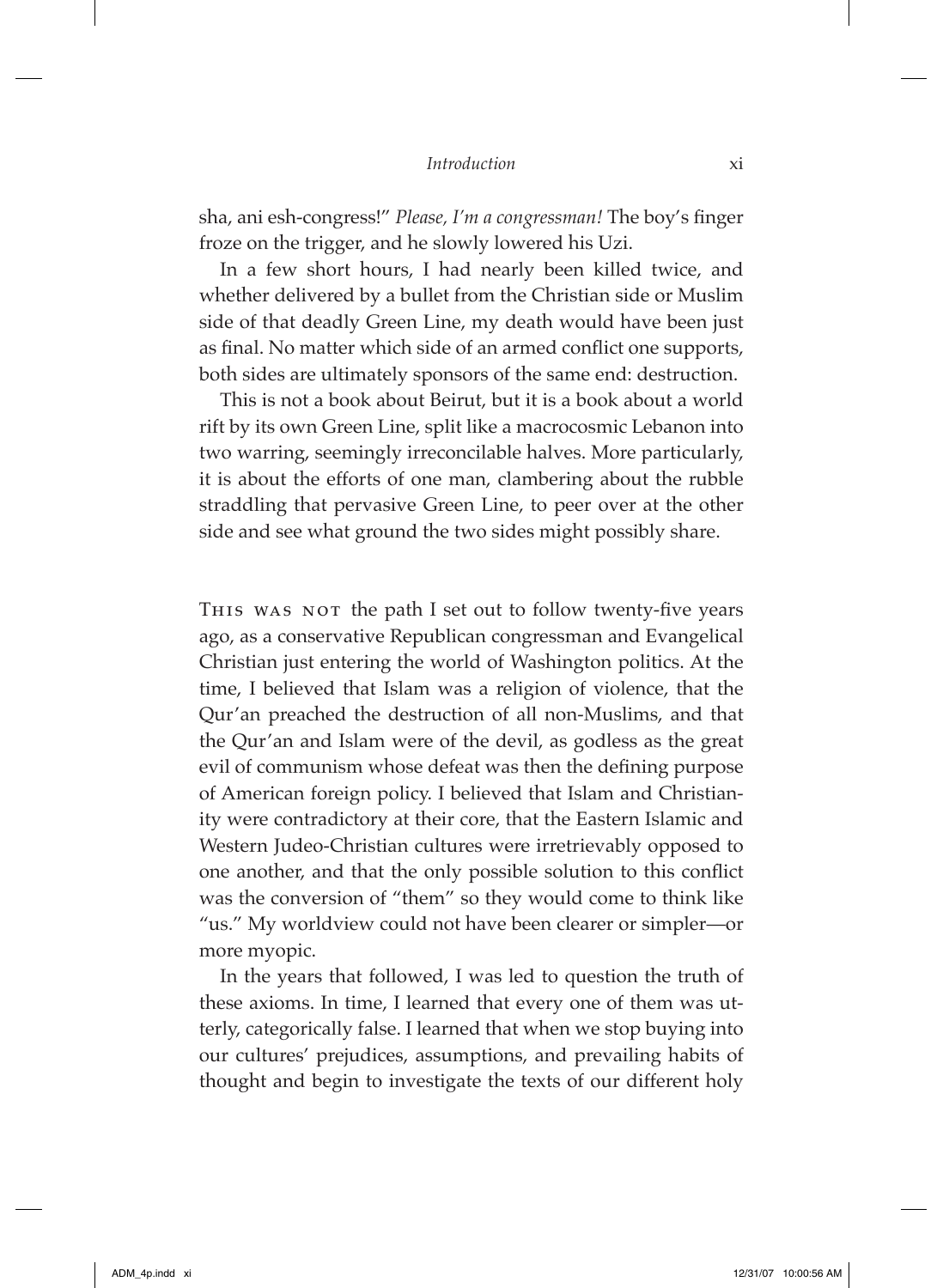books in their original languages, conflicts between crucial terms and entire passages that have traditionally been viewed as irreconcilable begin to evaporate.

I learned that the deadly misunderstanding dividing our world today need not do so tomorrow.

What follows in these pages is not some new form of ecumenism or syncretism where Christians, Muslims, or anyone else is expected to give up cherished and long-held beliefs or creeds. It is rather a chronicle of one person's search for a rich common ground that exists between these faiths and cultures. It has been a constant source of both astonishment and inspiration to find that this common ground is not some far-fetched ideal but is textually sound and eminently practicable. In some extremely delicate and hostile political situations, I've seen it work miracles.

*Mark D. Siljander*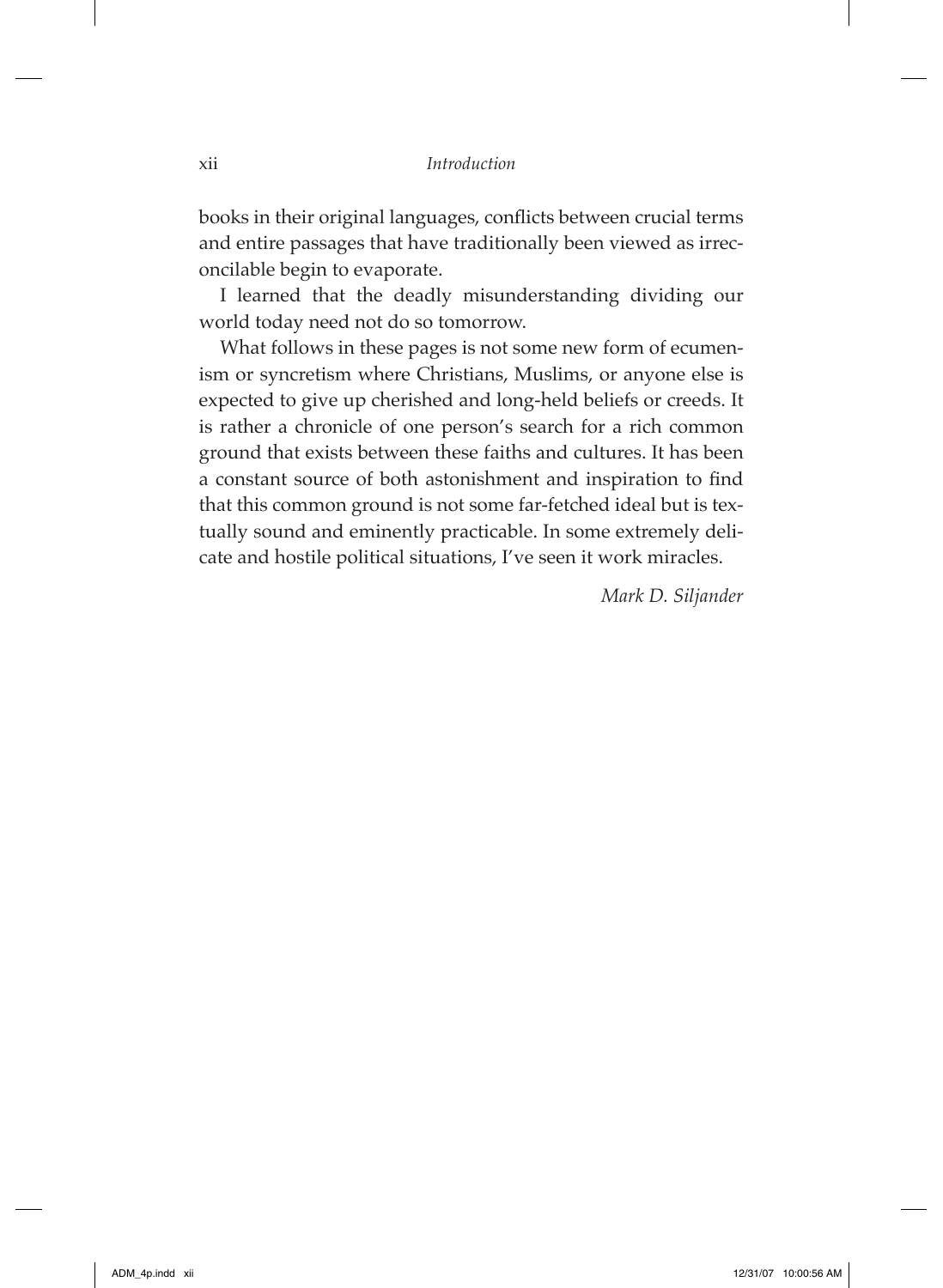**O**ne day in the fall of 1983, as I prepared for a speech at a rally in Washington, D.C.'s Lafayette Park in support of Soviet Rene day in the fall of 1983, as I prepared for a speech at a rally fuseniks,<sup>1</sup> I received a visit at my congressional office on Capitol Hill.

My secretary informed me that there were two gentlemen to see me, one from the FBI and the other from the CIA. As she ushered them into my office, I noticed that the FBI agent carried a bulky briefcase. The two men explained who they were and the reason for their visit: there were some "concerns" related to my speech that week.

"Fact is, Congressman," said the FBI agent, "we were hoping you'd reconsider."

Reconsider? I wasn't sure what he meant.

"Reconsider your participation in the event." He glanced at the CIA man, who clarified: "We'd like you not to give the speech."

The CIA agent explained that his agency had received word that Yasser Arafat was less than pleased with the position I was taking on Soviet emigration policies.

Actually, elaborated the FBI guy, Arafat had put out a contract on me.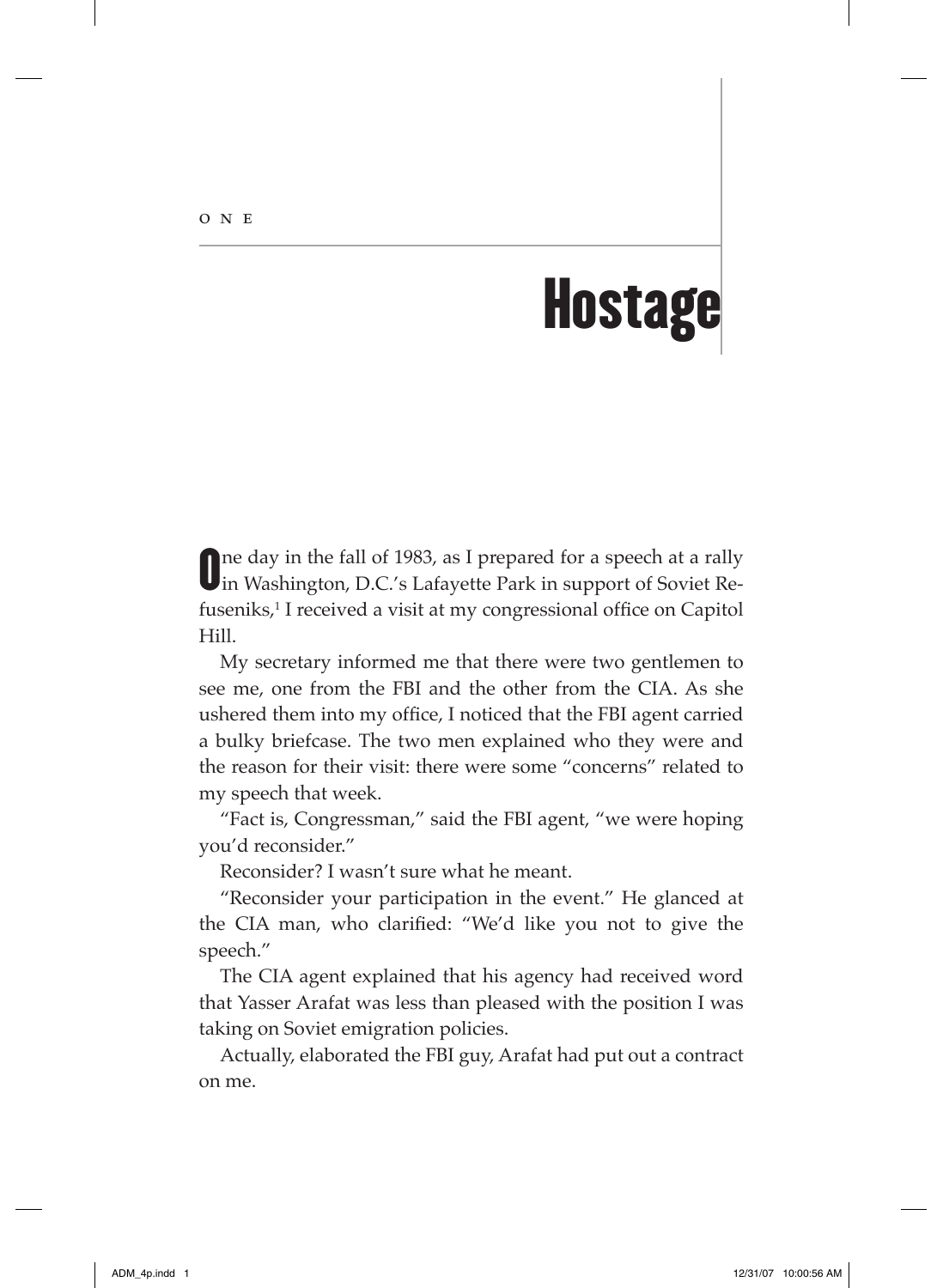I was flabbergasted. Why would Yasser Arafat want me dead? Why would he even care about some insignificant young freshman representative from Michigan?

The FBI guy said, "We don't think it's about the length of your tenure, Congressman."

"It's the passion of your words," continued the CIA guy, "that has caught the attention of certain people."

"Well, I'm not canceling my speech," I replied, "contract or no contract. I'm not letting some thug dictator hold me hostage!"

They must have expected that would be my response, because they didn't seem at all surprised. The FBI agent opened his briefcase, reached in, took out a bundle of fabric, and held it out to me. It took me a moment to realize what it was: a bulletproof vest. They wanted me to wear it when I gave my speech. "Wanted" is probably the wrong word. It wasn't a suggestion.

They handed me the vest, got to their feet, advised me that they were assigning me a twenty-four-hour armed security detail until the rally was over, and left my office without another word.

After they left, I sat fuming. When the CIA agent had said, "It's the passion of your words," I knew exactly what he was talking about, and knowing that Arafat was somewhere out there trying to silence me only intensified that passion.

Earlier that year I had sponsored a joint resolution "expressing the sense of Congress regarding the reduction of emigration from the Soviet Union" (H.J. Res. 279). The "evil empire," as Ronald Reagan had dubbed the Soviet Union, was clamping down on Jews wanting to emigrate to Israel, and I was angry about it. That "sense of Congress" was, in a word, *outrage*.

During these early years in Congress, my worldview was decidedly one-dimensional. Despite holding advanced degrees in political science, my interest in world affairs boiled down to one simple ideological goal: we had to defeat the Soviet Union. My Republican congressional colleagues and I saw the world as fall-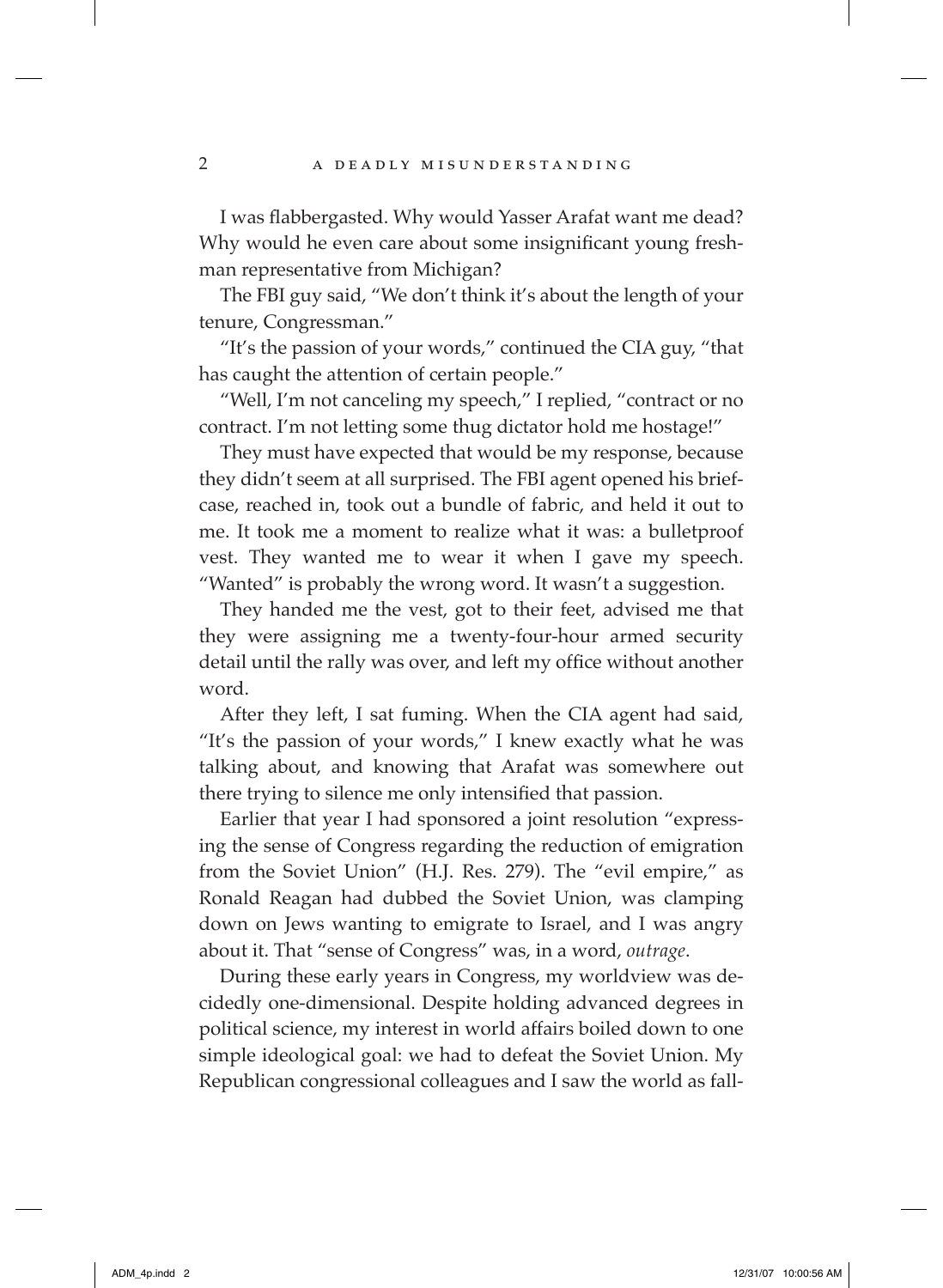ing into two neatly defined groups: those aligned with us and those aligned with them. Based on the philosophy "the enemy of my enemy is my friend," we regarded anyone who was against the Soviet Union as "freedom fighters," and we did everything we could to help their cause around the world. Anyone who was aligned with the Soviet Union we called "terrorists." Back then, we had no clue what a genuine terrorist was.

My simplistic view of world affairs extended to my position on the Mideast. The dictates of both my party and my religion said that we should be 100 percent pro-Israel—I had my rationale, but never mind the reasons—and that was pretty much where I stood. During my tenure in the House of Representatives, in multiple speeches, in committee meetings, on the floor of Congress, on television, in every venue and at every opportunity, I denounced the Soviet Empire and warned of the threat to America. These diatribes typically included a list of people we saw as being linked with the Soviet Union—the immoral and brutal tyrants of the world. Along with Castro, Qaddafi, and a host of others, Yasser Arafat was one of the chief names on that list. In our view, Arafat was an assassin, a revolutionary, and a criminal.

Interestingly, we didn't mention Saddam much in those days. He was obviously a pretty bad character, but we were content to quietly support him as long as he was making trouble for the Iranians. We didn't quite know what to make of the Iranians; they perplexed and unnerved us.

My ENTRY INTO Congress happened to coincide with the aftermath of the first Islamic revolution in modern times. In 1979, the Ayatollah Ruhollah Khomeini had overthrown Mohammed Reza Pahlavi, the autocratic and modernistic (also corrupt, brutal, and American-backed) shah of Iran, and established an Islamic state—which expressed its fury at the West when a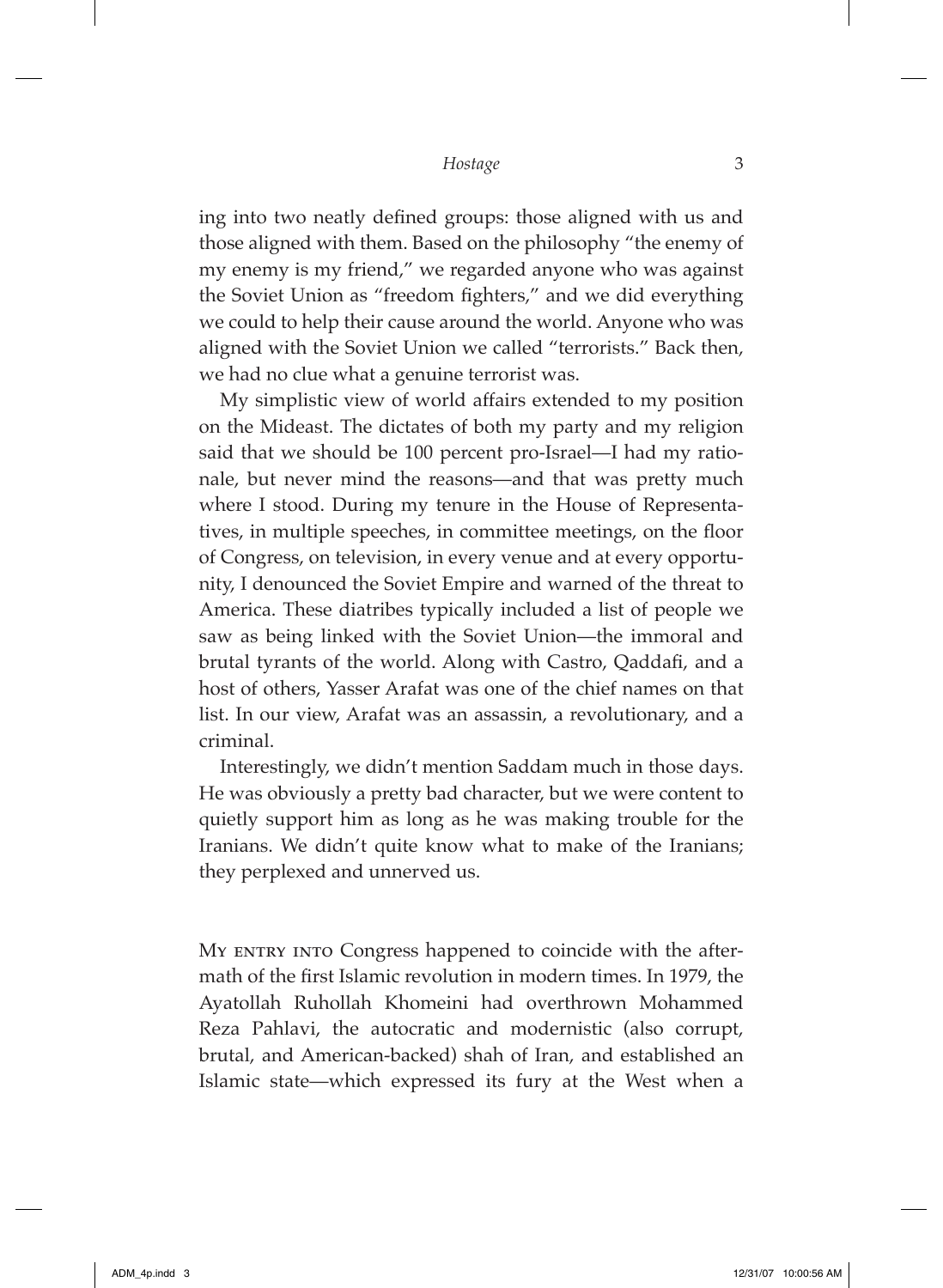group of militant students stormed the American embassy, taking dozens of American hostages, and holding them captive for 444 days.

The events in Iran had shocked America to its core. Hearing this religious leader in the Mideast call *us* "the Great Satan" was disturbing and confusing. The fact that we seemed powerless to do anything about it was even stranger and scarier.

In his nationally televised debate with incumbent Jimmy Carter, candidate Ronald Reagan asked the American people, "Are you better off than you were four years ago?" This was ostensibly a question about our national financial condition—but domestic policy and household economics were only the surface issue. It was the numbing nightly news reports on the fifty-two American hostages in Iran that offered the most eloquent reply to that question. The hostage situation cast a pall over our everyday affairs, serving as a constant reminder that our primacy in the world was not as secure as we had assumed. The Iranian hostage crisis was on everyone's mind, yet few of us comprehended its implications for the future.

Still, when I arrived at Capitol Hill in the beginning of 1981, I had given little serious thought to the situation in Iran or to Arafat. I had no intention of becoming involved in the affairs of the Mideast, or anywhere else outside the United States, for that matter. As a young first-term congressman, my interests lay in serving my Michigan constituency and helping my Republican colleagues gain the upper hand on Capitol Hill. After defeating Jimmy Carter the previous fall, Ronald Reagan had tapped Michigan representative David Stockman to join his new cabinet as director of the Office of Management and Budget (OMB). A special election was held to fill the vacancy, and in January 1981, I found myself moving from Three Rivers, Michigan, to the suburbs of Washington, D.C.

In the early months of 1981, the hostage crisis was over and done with, resolving almost magically during the new presi-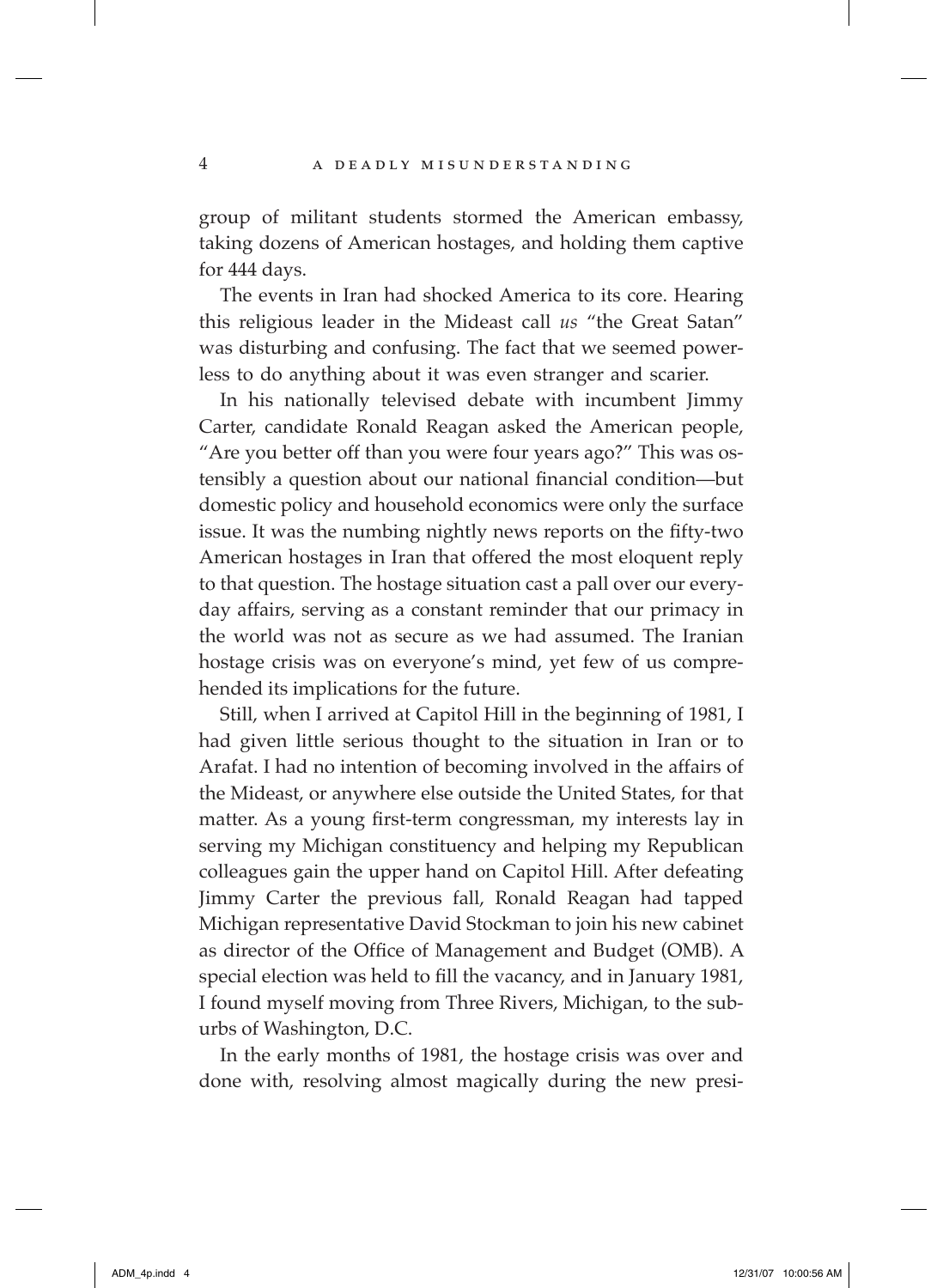dent's first moments in office, and as I began settling into my new Washington post it was a thrill to participate in some small way in the new administration's triumph.<sup>2</sup> Shortly after arriving in D.C., I attended a reception for several of the hostages who had just been returned to America.

The hostage reception was at a posh suburban home in northern Virginia. I took a seat on a couch next to Malcolm Kalp, one of the former hostages, and listened as he described his captivity. To my surprise, he spoke less about his own ordeal and more about his struggle to grasp the thinking of his Muslim captors.

"We still think the Soviet Union is our enemy," he said, "that worldwide communism is still the principal threat to our way of life. But the real challenge isn't the Soviet Union—it's militant Islam." He glanced over at me with a haunted look and added, "We have no idea what we're up against."

I left the party feeling shaken.

FOR THE NEXT few years I didn't have much time to think about Malcolm Kalp. I was too busy trying to help Reagan's new conservatives, the first generation of Washington neocons, $^3$  take back control of the Hill from the Democrats, who had controlled both houses of Congress for years.

As the new kid on the block, I was fortunate to make friends quickly with a number of congressmen who would go on to deeply influence American politics for the next two decades. The press called us the "Young Turks"—Newt Gingrich, Tom DeLay, Duncan Hunter, Jack Kemp, Vin Weber, and a handful of others. We were on fire with our vision for a renewed Republican party, a vision that focused domestically on tax reform and an economic program later called Reaganomics, and internationally on strengthening and deploying our military, with a goal of defeating the Soviet Union. We were prepared to further these goals as aggressively as necessary.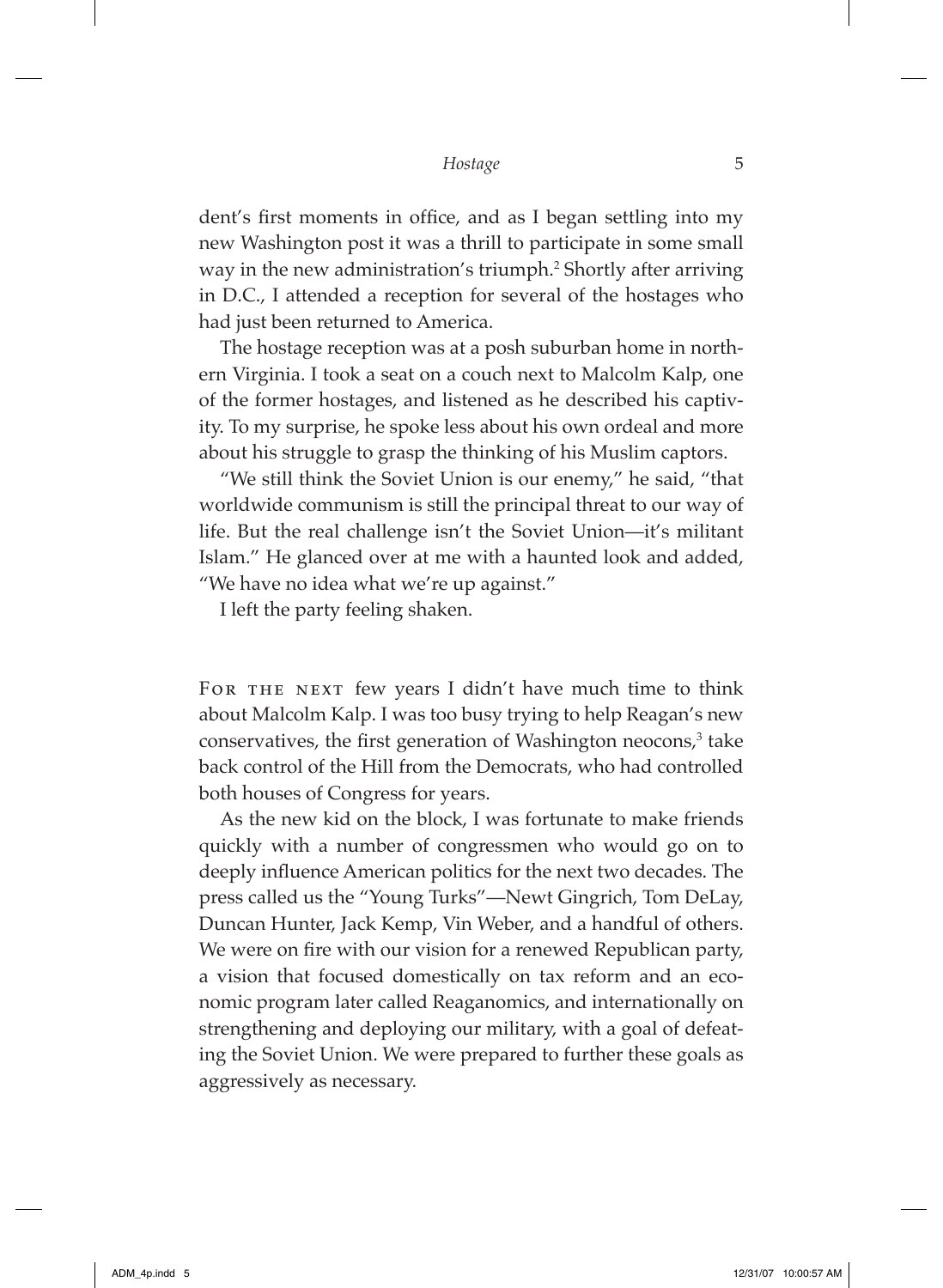In 1982, I was approached by a cadre of high-profile Evangelical Christian leaders who wanted me to accompany them on a fact-finding mission to Israel and Lebanon. When I politely declined their invitation, they asked me to reconsider. "We need a congressman to help us get in to see the Israeli prime minister and the Lebanese president. Frankly, we need a politician to give us cover."

"International relations is not really something my constituency is all that concerned about," I explained to them. "I represent a white, rural community in Michigan. My interests are in middle America, not the Mideast. There are no Middle Eastern people in my district. I think a Palestinian person owns our local Big Boy—and he didn't even support me!—but that would be about it."

But they persisted. Eventually I relented and agreed to accompany them that summer to the Middle East, having no idea that this was only the first of dozens of trips to the world's many hot spots. Soon, despite my insistence that I had no aspirations to be a traveling diplomat, my international portfolio began to grow. A few months after that first Mideast trip I was sitting on the Foreign Affairs Committee, then on the Mideast Subcommittee. Soon I was appointed Republican chairman of the Africa Subcommittee, under whose auspices I traveled to South Africa where civil unrest and active resistance to apartheid were reaching a fever pitch—and later made a documentary on the situation there.

Part of the reason for this growing involvement in foreign affairs was a knack I seem to have for languages. I'm not a linguist and have never set out to learn foreign languages for their own sake, but I've always liked connecting with people. In addition to English and Spanish, I can find my way at a basic level in Hebrew, Korean, and Mandarin Chinese, and given a few days in-country, can manage in French, Italian, and Portuguese. Arabic and Aramaic would later be added to this list.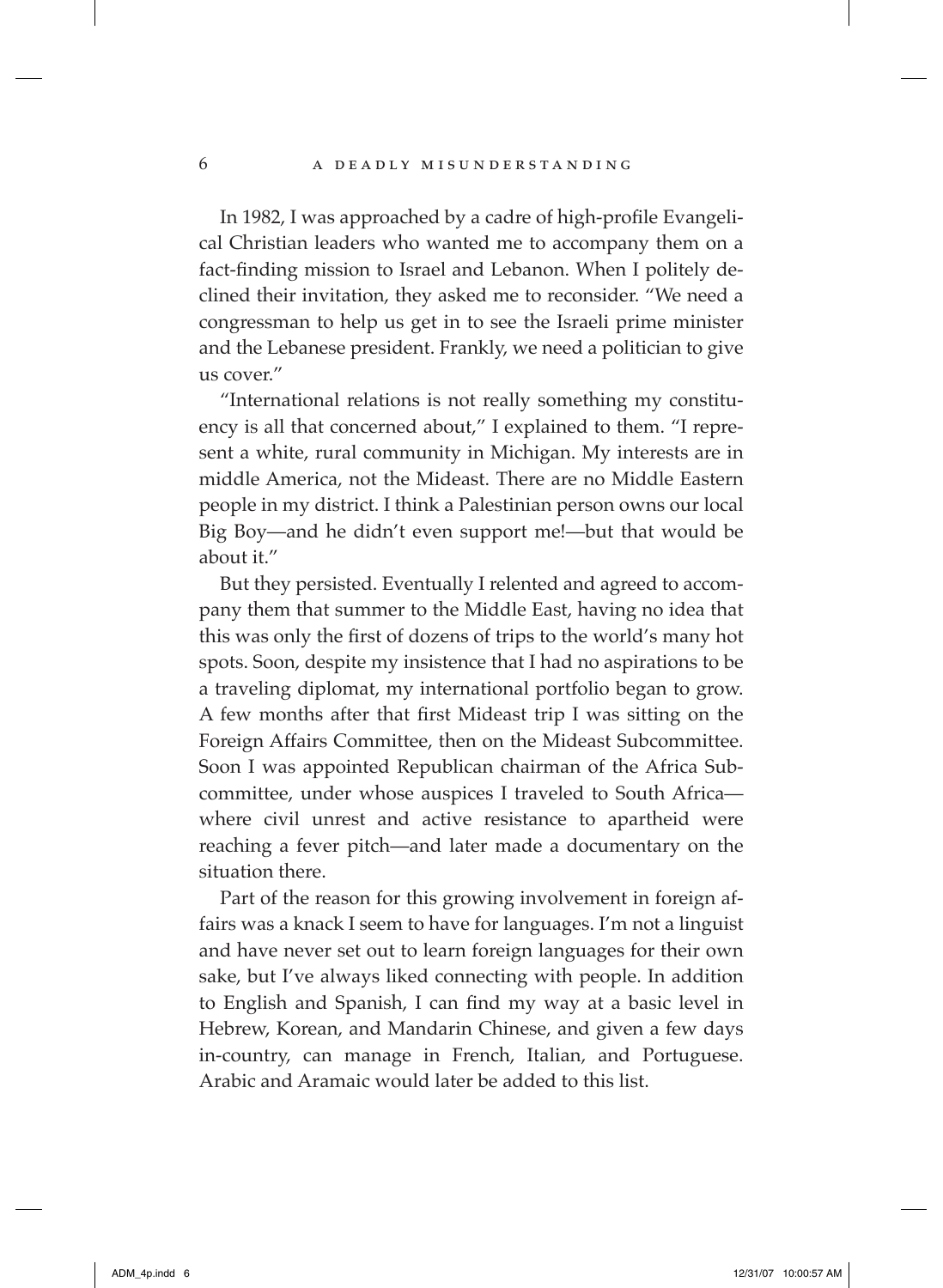Before I knew what was happening, this conservative Christian white Republican representative from a rural agricultural district in western Michigan was embroiled in international relations to the point of being noticed by my nemesis, that communistsympathizing, rabble-rousing trouble-maker Arafat.

THE REFUSENIK EVENT at Lafayette Park came and went. I delivered the speech safely, my bulletproof vest discreetly hidden under my suit jacket. Whether Arafat's hit had been lifted or simply went awry (or was bogus intelligence in the first place), I'll never know. But if the hit had lifted, my sense of outrage had not, and the incident only deepened my enmity for the man and everything he stood for.

Arafat lived another two decades, and our paths would cross again many years later—face-to-face, and in an altogether unexpected way. But just a few weeks after the Refusenik rally, my attention was brought back to the situation in Lebanon, not because of Arafat but because of a sobering new turn in world events.

On October 23, 1983, shortly after six in the morning, a yellow Mercedes delivery truck entered the grounds of the Beirut International Airport, where U.S. Marines were temporarily housed, then abruptly accelerated, crashing through the barbed wire perimeter and barreling into the lobby of the marine headquarters. The explosion reduced the four-story cinderblock building to rubble, killing more than two hundred inhabitants. The simmering threat that Malcolm Kalp had warned of had now erupted, and I was soon on my way back to the Mideast.

The suicide attack on the marine barracks in Beirut was devastating. The blast was followed twenty seconds later by an identical attack on the French barracks. The death toll included 241 American servicemen, fifty-eight French paratroopers, and six Lebanese civilians. It was the deadliest single day for the U.S. Marines since the battle of Iwo Jima, and remains to this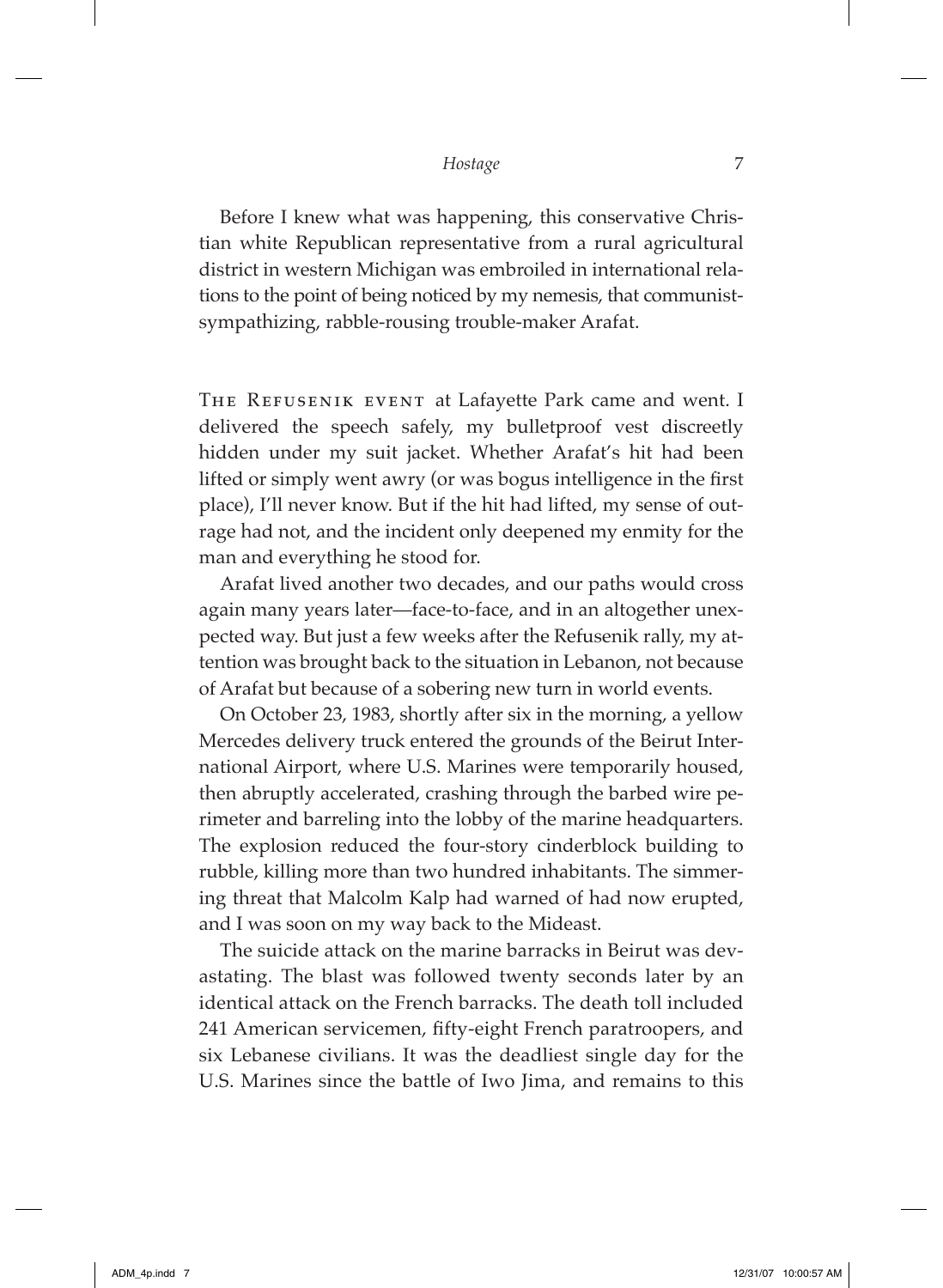day the deadliest overseas attack on Americans since World War II.

But it was more than an awful, isolated tragedy; it was also a critical turning point in the global tension between East and West. It was not the first suicide bombing of a U.S. encampment in the Mideast; six months earlier, on April 18, a suicide attack at the U.S. embassy in West Beirut had killed sixty-three. And it certainly was not the Pearl Harbor of this conflict; that place is held by the September 11, 2001, attacks eighteen years later. But the Beirut marine barracks bombing was the watershed event through which our modern era of suicide bombers and militant Muslim terrorism announced itself. It destabilized our sense of security (some would say complacency), and it reinforced to a seismic degree a set of cultural and religious prejudices that were already well entrenched in Western society. From that point on, there was a clear and concerted effort in Congress to promulgate a view that equated "Arabs" with "terrorists." The Soviet Union's star was in decline; we had a new enemy.

Having already been to the Mideast several times, I was recruited to join some of my colleagues in an effort to help buoy up the troops' morale in Beirut during Thanksgiving. When we arrived, we found the American forces utterly demoralized. The depth of the horror we encountered there in the midst of the wreckage, with the stench of death still in the air, made an indelible mark on my emotions. It was both horrifying and heartwrenching. This was no act of war; this was a senseless, ruthless mass murder. The Iranian hostage crisis had been nationally humiliating, but this was worse. They weren't just kidnapping us—now they were killing us.

Once a year, in February, a series of special events takes place in Washington, D.C., called the National Prayer Breakfast. The president and vice president are normally in attendance,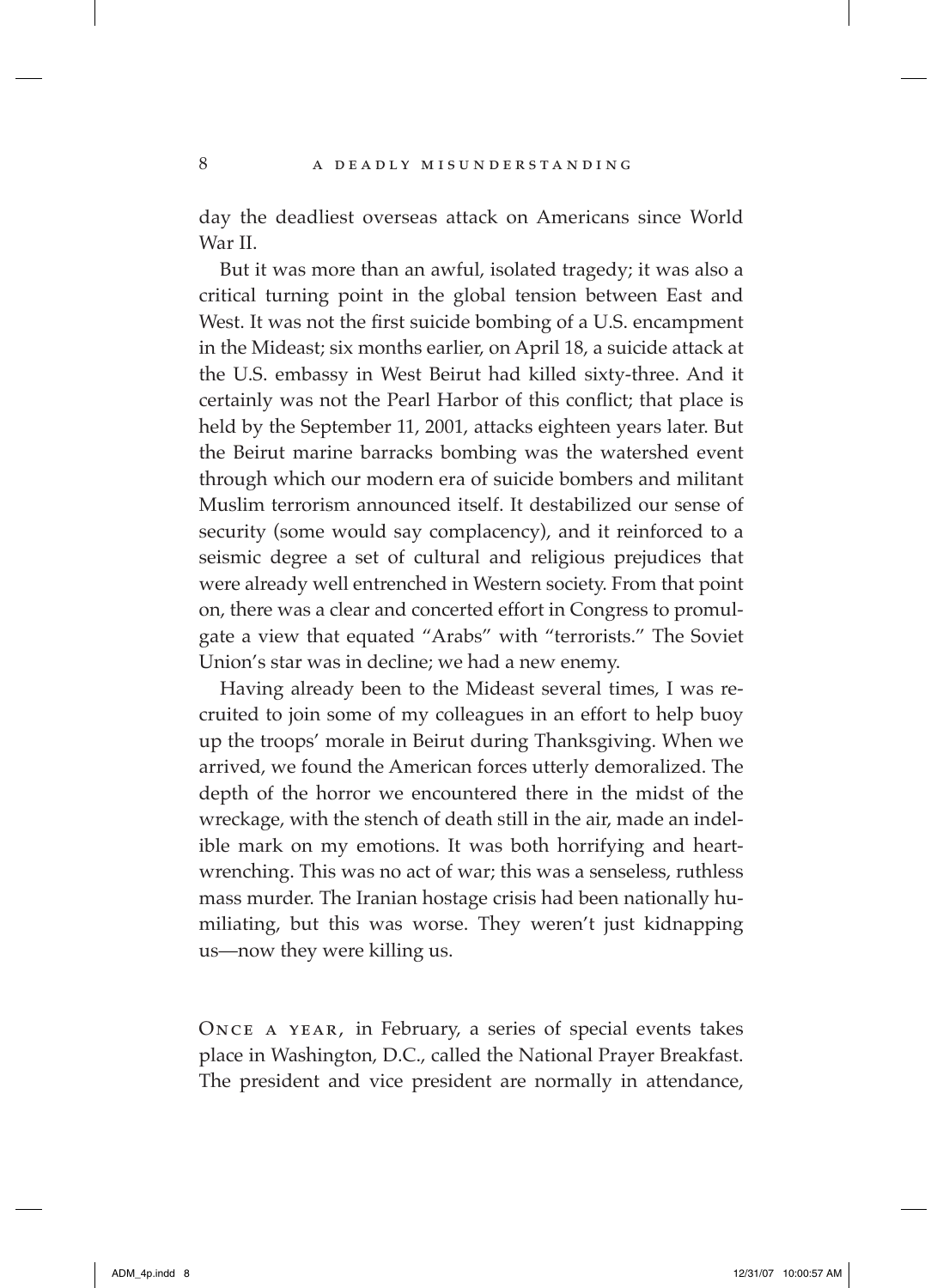along with hundreds of senators and congressmen and as many as four thousand friends and colleagues.

The National Prayer Breakfast dates back to the 1940s, during World War II, when a handful of senators and congressmen began meeting informally to give each other personal and spiritual support. Over the years, loosely defined ground rules evolved: Though the members meet in the name of peace and in the spirit of Jesus Christ, they need not be Christians to participate; all members are welcome, regardless of political or religious affiliation. The meetings are off the record, without political context and for purely personal purposes. The group met quietly, without press or public notice, for a decade.

One day in 1953, soon after he was sworn in as the country's thirty-fourth president, Dwight "Ike" Eisenhower was speaking privately with a friend, Senator Frank Carlson. He confessed that he found the White House the loneliest place he had ever experienced. Carlson invited him to come join their prayer group. That year, Ike attended the first combined House and Senate Prayer Breakfast, and the event has continued ever since.

There is a whole range of associated events during the week of the Prayer Breakfasts, including special lunches on that Wednesday and Thursday, each typically attended by several thousand people. One of these, the Diplomatic Luncheon, emphasizes guests from the diplomatic corps; the other is an International Luncheon, with a focus on foreign affairs and visiting dignitaries and heads of state. These are not specifically religious events. They are meant to provide a forum where men and women of common dedication can come together in unity and help foster the cause of peace in the world. Usually a congressman or senator reads a passage from the Bible—typically a general inspirational message that would not offend the non-Christians in attendance—and one or more outside speakers gives a talk. Billy Graham spoke there every year until the age of eighty-two, when illness prevented him from attending.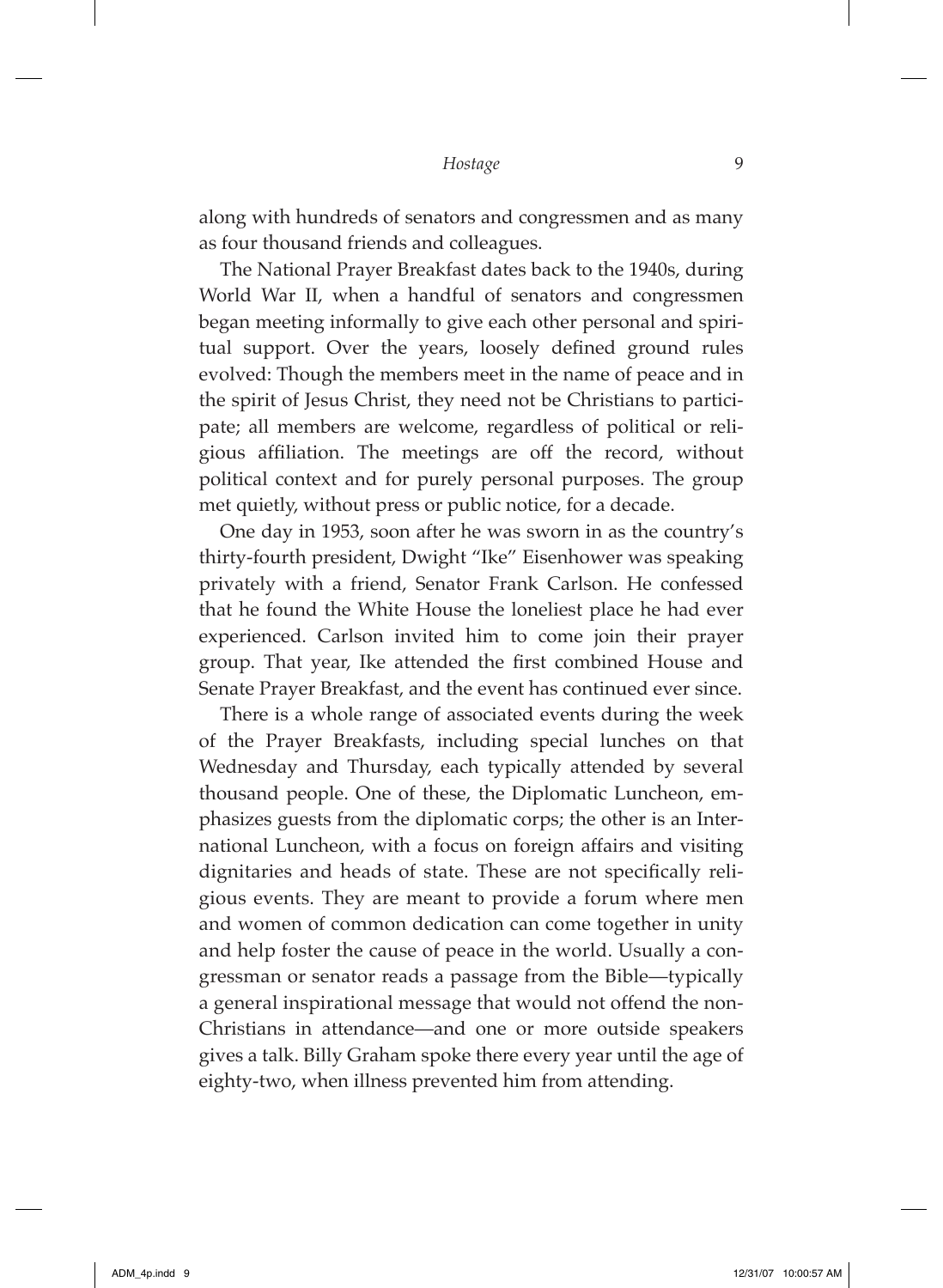The annual event is a source of great inspiration for many, and it has served as something of a model for the kinds of international reconciliation processes that some of us would later explore. But at one particular National Prayer Breakfast event in February 1984, just months after my visit to the marine barracks in Beirut, I was not inspired but outraged. The speaker was not Billy Graham but a visiting Muslim dignitary from the Mideast who addressed the assembled guests with a reading from the Qur'an.

The Qur'an! I couldn't believe it. It felt like a betrayal, and I was genuinely alarmed at what I saw as its sinister implications. Walking out of the International Luncheon, I stepped out of the D.C. Hilton and into the freezing Washington weather to pace the streets in a mix of anger and confusion.

Of course, I had never actually *read* any of the Qur'an. In those days, I wouldn't have even considered picking up a copy to browse—it would have felt like heresy. Besides, I didn't need to: I already had ample evidence that Islam was a religion of violence and that the book from which it drew its inspiration was the devil's work. My Evangelical Christian friends had been warning of Islam, the "sleeping giant," for years. I'd never paid much attention to the details, but I got the general picture. After all, I had sat on a couch with Malcolm Kalp. And stood in the wreckage of the marine barracks in Beirut. And worn a bulletproof vest, in case Arafat's reach *did* extend all the way to Lafayette Park. What more evidence does a person need?

What had begun as a simmering sense of mistrust and unease now boiled over as white-hot righteous indignation. It was bad enough that Americans had been held hostage in Iran and blown to bits in Beirut. Now we were willingly submitting ourselves to the rabid rantings of militant Muslims—willingly submitting ourselves to being held hostage at our own National Prayer Breakfast in our own capital! It was just too much.

From my office I dashed off a stinging letter of protest to the leadership of the National Prayer Breakfast. What did they think